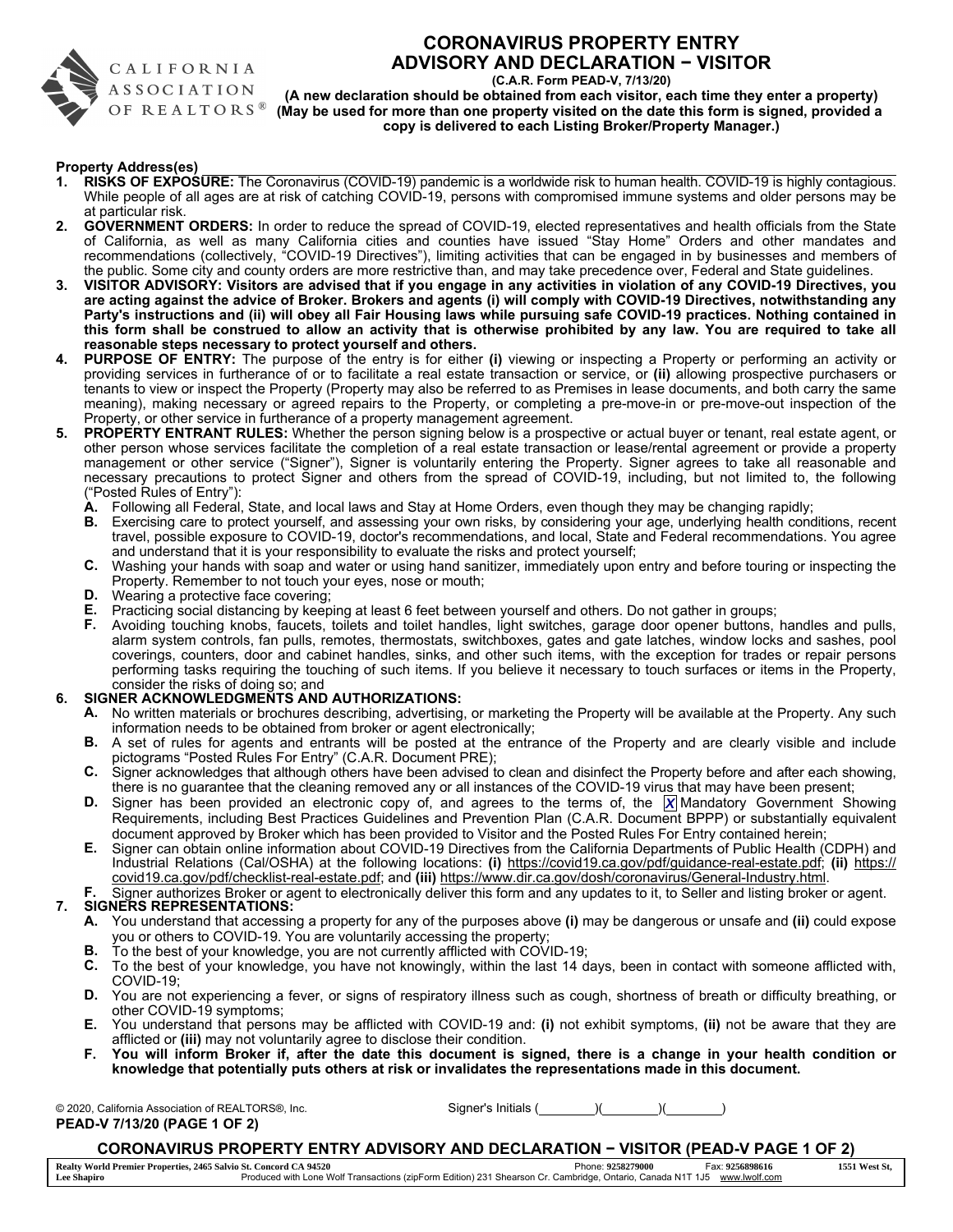- 8. ACCOMPANYING MINORS: Adult Signers acknowledge and agree that all Property entrant rules, Signer acknowledgments and Signer representations apply equally to any accompanying minors as they do to Signer. Signer is responsible for their care, safety, and conduct in the Property. Any accompanying minors shall be identified in paragraph 9. 9. EXCEPTIONS TO REPRESENTATIONS AND ADDITIONAL TERMS:
- 10. AGREEMENT, DECLARATION AND ASSUMPTION OF RISK: By signing below, you are declaring the foregoing is true, that you agree to take all recommended and reasonable actions to protect yourself and others from exposure to COVID-19, and that you

ASSUME THE RISK, of entering the Property. You understand and agree that no one, including but not limited to real estate brokers and agents, can guarantee that you will not be exposed to or contract COVID-19.

By signing below, you, the Signer, the person entering the Property, acknowledge that you have read, understand, voluntarily agree to the foregoing and will adhere to the Posted Rules For Entry, and have received a copy of this Coronavirus Property Entry Advisory and Declaration − Visitor.

|                                                                                                                |                                    | Date |
|----------------------------------------------------------------------------------------------------------------|------------------------------------|------|
| (print name)                                                                                                   | (signature)                        |      |
| Person entering Property:   Buyer,   Tenant/Lessee,   Broker/Agent (DRE#                                       | <b>Other Entrant</b>               |      |
|                                                                                                                |                                    | Date |
| (print name)                                                                                                   | (signature)                        |      |
| Person entering Property: □Buyer, □Tenant/Lessee, □Broker/Agent (DRE#                                          | <b>Other Entrant</b>               |      |
|                                                                                                                |                                    | Date |
| (print name)                                                                                                   | (signature)                        |      |
| Person entering Property: □ Buyer, □ Tenant/Lessee, □ Broker/Agent (DRE#                                       | <b>Other Entrant</b>               |      |
|                                                                                                                | (For record keeping purposes only) |      |
| I/WE ACKNOWLEDGE RECEIPT OF A COPY OF THIS SIGNED PEAD-V FORM. (The initials below are not required but can be |                                    |      |

used as evidence that the initialing party has received the completed form.)

Broker/Agent for Buyer/Tenant/Lessee ( )(

Broker/Agent for Seller/Landlord/Lessor ( ) ( )

Seller/Landlord/Lessor (
)

© 2020, California Association of REALTORS®, Inc. United States copyright law (Title 17 U.S. Code) forbids the unauthorized distribution, display and reproduction of this form, or any portion thereof, by photocopy machine or any other means, including facsimile or computerized formats. THIS FORM HAS BEEN APPROVED BY THE<br>CALIFORNIA ASSOCIATION OF REALTORS®. NO REPRESENTATION IS MADE AS TO TH TRANSACTION. A REAL ESTATE BROKER IS THE PERSON QUALIFIED TO ADVISE ON REAL ESTATE TRANSACTIONS. IF YOU DESIRE LEGAL OR TAX ADVICE, CONSULT AN APPROPRIATE PROFESSIONAL. This form is made available to real estate professionals through an agreement with or purchase from the California Association of REALTORS®. It is not intended to identify the user as a REALTOR®. REALTOR® is a registered collective membership mark which may be used only by members of the NATIONAL ASSOCIATION OF REALTORS® who subscribe to its Code of Ethics.



Published and Distributed by: REAL ESTATE BUSINESS SERVICES, LLC.

*a subsidiary of the CALIFORNIA ASSOCIATION OF REALTORS®* 525 South Virgil Avenue, Los Angeles, California 90020





#### CORONAVIRUS PROPERTY ENTRY ADVISORY AND DECLARATION − VISITOR (PEAD-V PAGE 2 OF 2)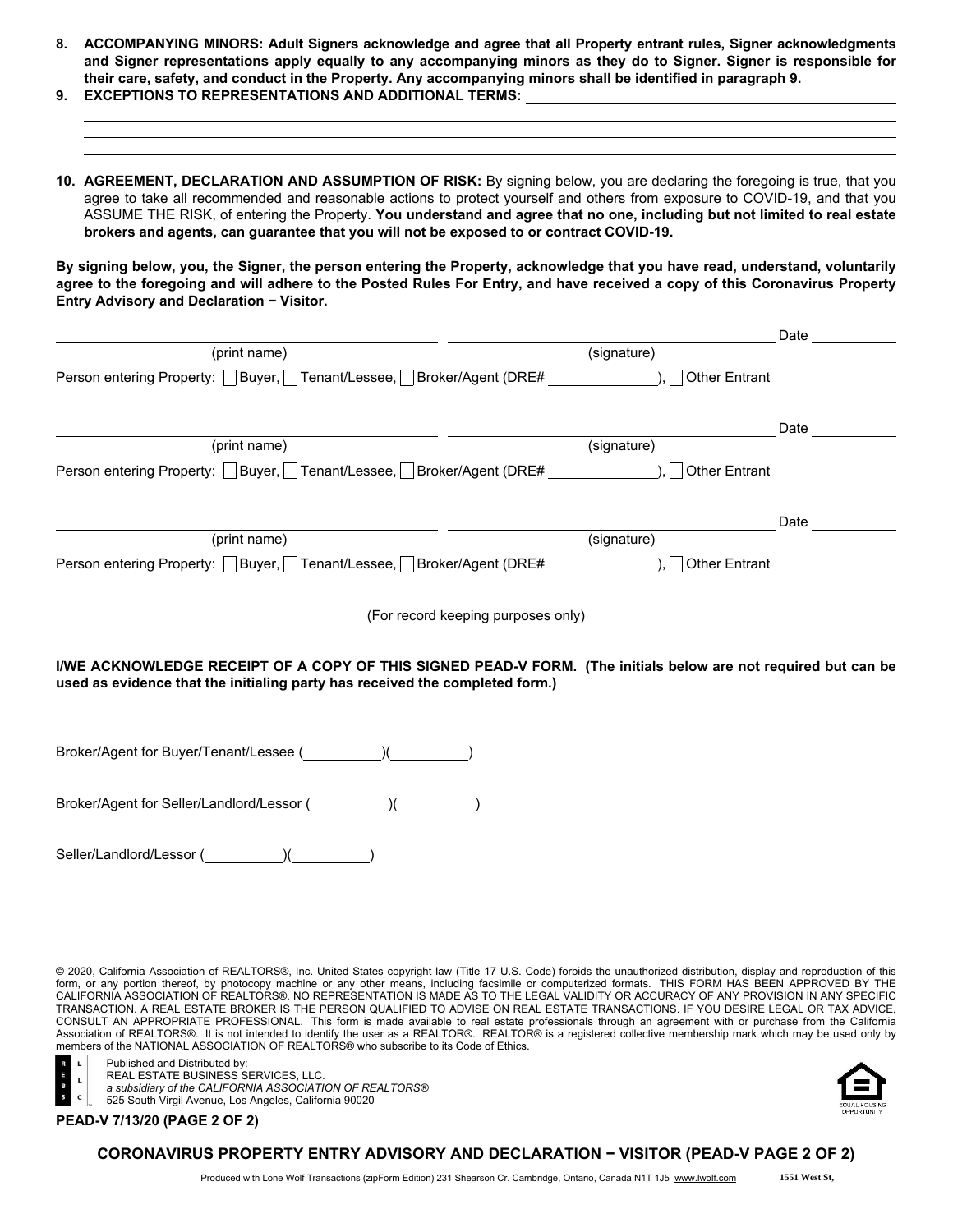

All showings must comply with the applicable County COVID-19 Shelter-in-Place Order and the State COVID-19 guidelines published by California Departments of Public Health and Industrial Relations (Cal/OSHA) "COVID-19 INDUSTRY GUIDANCE: Real Estate Transactions" as updated on May 12, 2020.



More restrictive rules regarding showings by a County or City must still be followed.

# Prevention Plan

Brokerages must:

- Establish a written COVID-19 "Prevention Plan" to be followed by agents who show properties.
- Regularly evaluate compliance with the plan and document and correct deficiencies identified.

Unless otherwise specified, this entire document known as the "Mandatory Government Showing Requirements, including Best Practices Guidelines and Prevention Plan" is hereby adopted as Broker's "Prevention Plan."

# Showing Rules for Listing and Buyer's Agents

- 1. Utilize virtual tours instead of in-person property showings whenever possible.
- 2. Do not hold "traditional" open houses or showings which are open to the general public on a walk-in basis. For all in-person visits, (i) agents must use an appointment or digital sign-in process to control the number of people in the house or property and (ii) the cleaning, social distancing and other government guidelines and best practices in the sections below shall be followed.
- 3. If you are going to hold a non-traditional "Open House" in compliance with government guidelines and these best practices, then any Open House signs and advertisements shall include a rider or express condition indicating that appointments or digital sign-in are required before entry.
- 4. Only one listing agent and one "buying party" are to be in a dwelling at the same time during a showing. A "buying party" may be more than one individual buyer and may include one agent for that party.
- 5. Show houses with occupants not present when possible. Sellers and tenants, in accordance with their legal rights, are to be advised that they should not be present within a dwelling at the same time as other individuals.
- 6. Agents conducting the showing should meet clients at the property and not drive the client to the property.
- 7. The listing agent must post the Posted Rules for Entry (C.A.R. Document PRE) at the entrance of the property. These Posted Rules for Entry or a link to them should be part of any online public and MLS listings.
- 8. Even though the client may have already been informed, real estate licensees should remind clients to maintain physical distancing during showings and to refrain from touching handles, switches, pulls, etc.
- 9. Real estate licensees or sellers/renters must open doorways or other areas of ingress and egress prior to in-person property showings to minimize clients touching surfaces. During a showing, introduce fresh outside air, for example by opening doors/windows, weather permitting, and operating ventilation systems.
- 10. All information must be delivered electronically. Discontinue providing handouts or other types of promotional or informational materials.

© 2020, California Association of REALTORS®, Inc.

BPPP 7/13/20 (PAGE 1 OF 2)

BEST PRACTICES GUIDELINES AND PREVENTION PLAN (BPPP PAGE 1 OF 2)